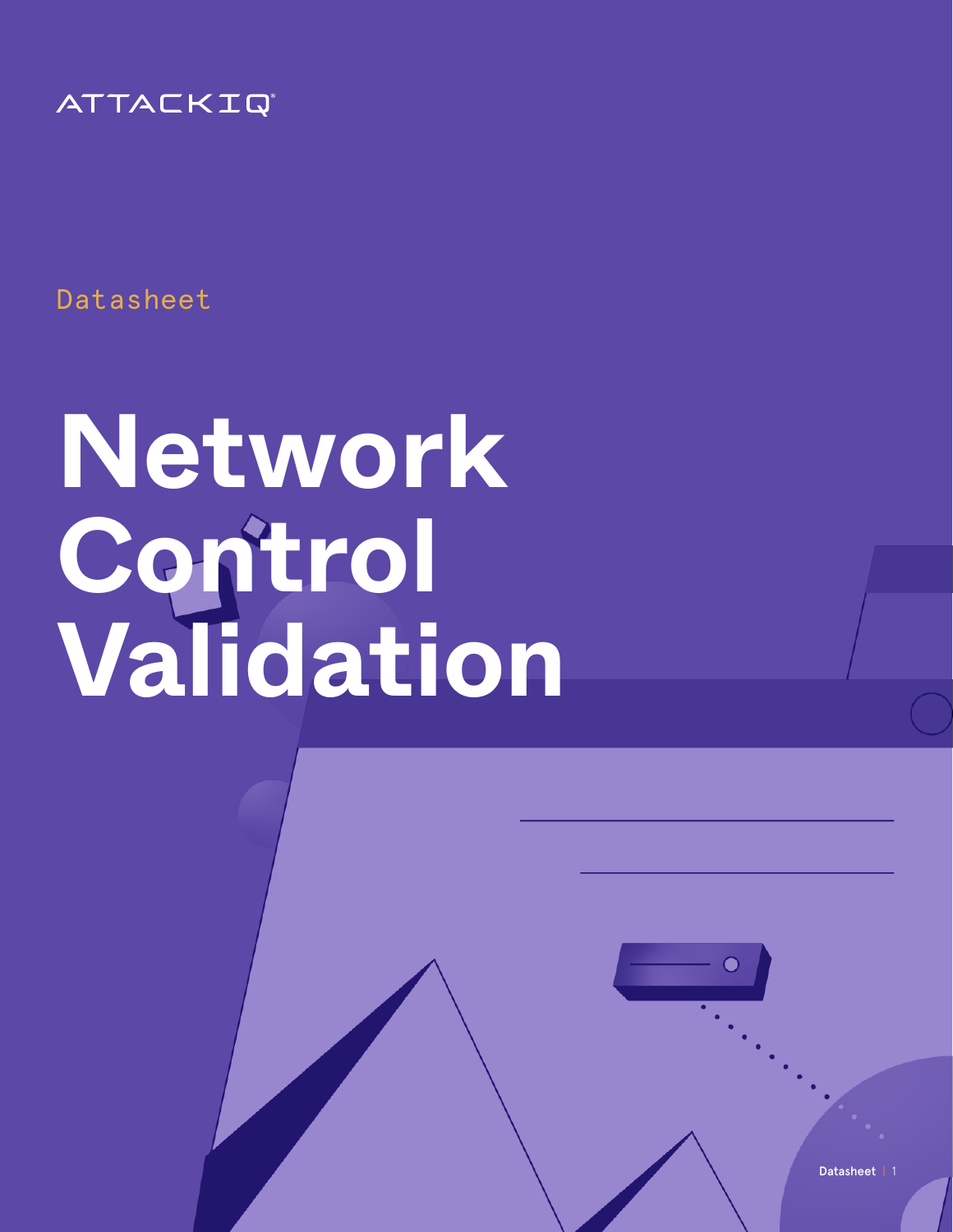## **Network Control Validation**

AttackIQ®'s Informed Defense Architecture (AIDA) is the only architecture on the market built to test machine learning (ML) and artificial intelligence (AI)-based cyberdefense technologies using a multi-stage, comprehensive adversary emulation platform. The Network Control Validation module adds to AIDA by testing ML- and AI-based network security controls in-line.

AttackIQ has updated its architecture and capabilities to help our customers better validate their security effectiveness against multi-stage, comprehensive adversary attacks. This innovation accounts for a significant evolution in security technologies. In recent years, the cybersecurity industry's adoption of machine learning (ML)- and artificial intelligence (AI)-enabled defense capabilities has improved the world's security posture against advanced persistent threats. Yet one should never assume that the best technologies, the best personnel, and the best processes will always perform as intended. Even the most advanced cyberdefense capabilities need to be constantly tested and validated to ensure effectiveness. In order to do so, automated security validation platforms need to keep pace with both adversary attack patterns and advanced cybersecurity technologies.

On this basis, AttackIQ has launched its Network Control Validation Module to help customers better validate their advanced security technologies. The Network Control Validation Module supports end-to-end validation of network-deployed security controls and gives technology-specific remediation guidance, ensuring that customers get the most out of their cyberdefense investments. No matter the defense technology type — including those based on complex, behavioral models — AttackIQ provides unique insights into the state of a customer's total security program from network to endpoint, on-premises or in the cloud. And it does so with industry-leading ease of use.

#### PRODUCT FEATURES

- Evaluates network security controls using in-line PCAP reply.
- Allows users to tailor testing to critical and non-critical assets, and security zones.
- Produces clear reports on effectiveness.
- Creates mitigation recommendations.
- Works on-premises and in SaaS environments.

## How Does the Network Control Validation Module Do This?

Using already-deployed AttackIQ test points on the network, AttackIQ's Network Control Validation module evaluates the performance of network-deployed security controls with prescriptive guidance to maximize customers' investments in next-generation firewalls (NGFW) and similar technologies. The Network Control Validation module allows customers to replay traffic using packet capture (PCAP) reply between an attacking asset and target asset to determine whether the in-line security controls detect and prevent the attack. It then provides clear mitigation recommendation options for customers to improve their security posture.